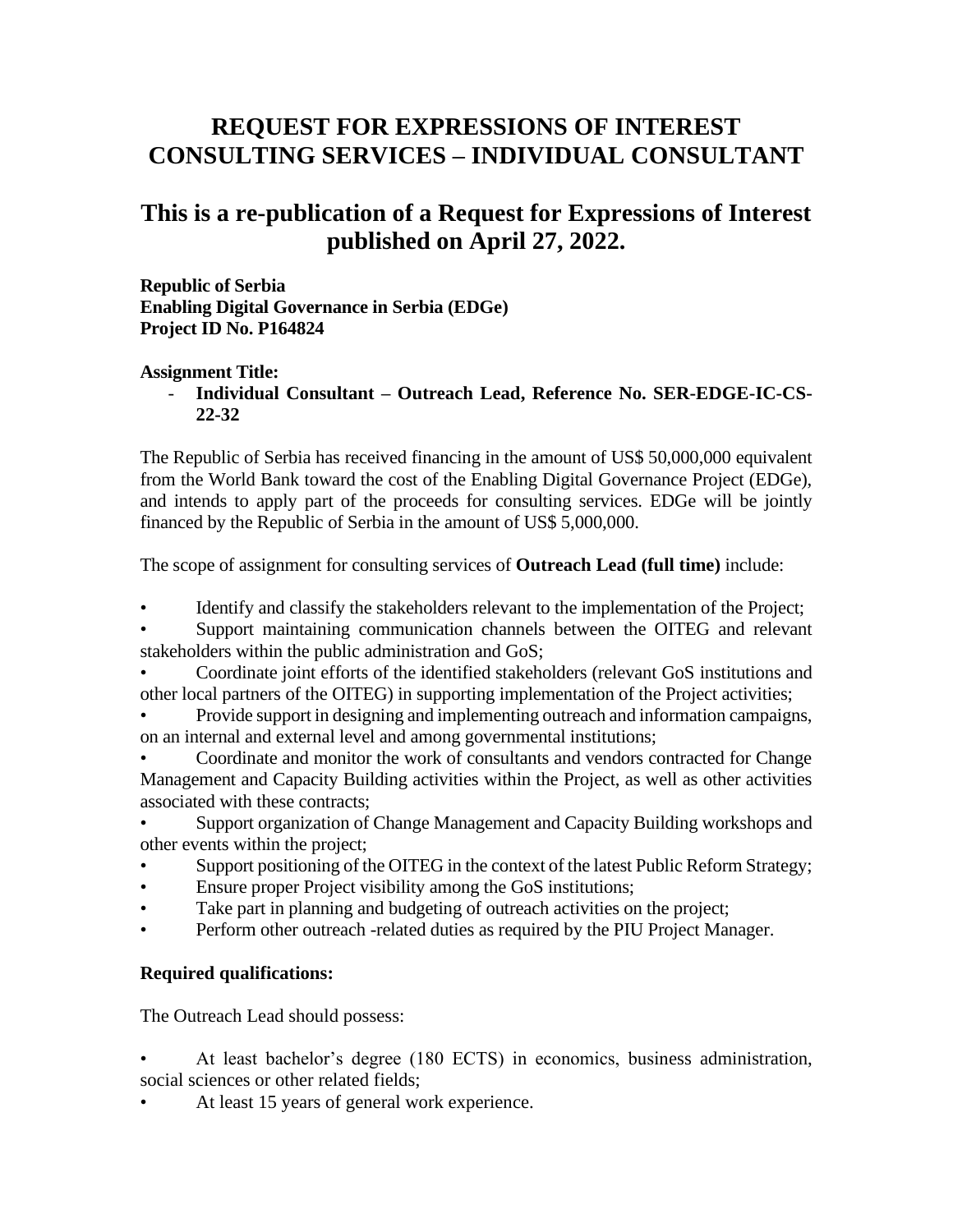• At least 3 years of professional experience in working within or for the government/public institutions;

• At least 5 years of professional experience in working on capacity building activities. Provision of capacity building services to government/public employees would be considered as an asset.

• Group facilitation skills are highly desired.

Experience working on or leading stakeholder engagement on public sector reforms which include government and non-governmental stakeholders.

• Knowledge of government/public institutional setup. Able to conduct letters for intersectoral communication.

- Proficiency in using computers and office software;
- Ability to function within a team, deliver when working under pressure and within changing circumstances;
- Strong writing/reporting and presentation skills;
- Strong interpersonal, networking and team building skills.
- Excellent knowledge of written and spoken Serbian and English.

The Consultant shall provide full time services for the life of the project, i.e. until June 30, 2024, with a probationary period of six (6) months.

The detailed Terms of Reference for the above referenced consulting services is posted on the website of the Office for Information Technology and e-Government [https://www.ite.gov.rs/edge.](https://www.ite.gov.rs/edge)

The Central Fiduciary Unit (CFU) of the Ministry of Finance now invites eligible Consultants to indicate their interest in providing the Services. Interested Consultants should provide information demonstrating that they have the required qualifications and relevant experience to perform the Services.

The evaluation criteria for the assignment:

- Specific Experience relevant to the Assignment ( 60 Points)
- Qualifications and Competence relevant to the Assignment ( 40 Points)

The attention of interested Consultants is drawn to paragraph 3.14, 3.16 and 3.17 of the *World Bank's Procurement Regulations for IPF Borrowers – Procurement in Investment Project Financing Goods, Works, Non-Consulting and Consulting Services (July 2016, revised November 2017 and August 2018)* ("the Regulations") setting forth the World Bank's policy on conflict of interest.

A Consultant will be selected in accordance with the *Open Competitive Selection of Individual Consultants* as set out in the Regulations.

Further information can be obtained at the address below during office hours 09:00 to 15:00 hours.